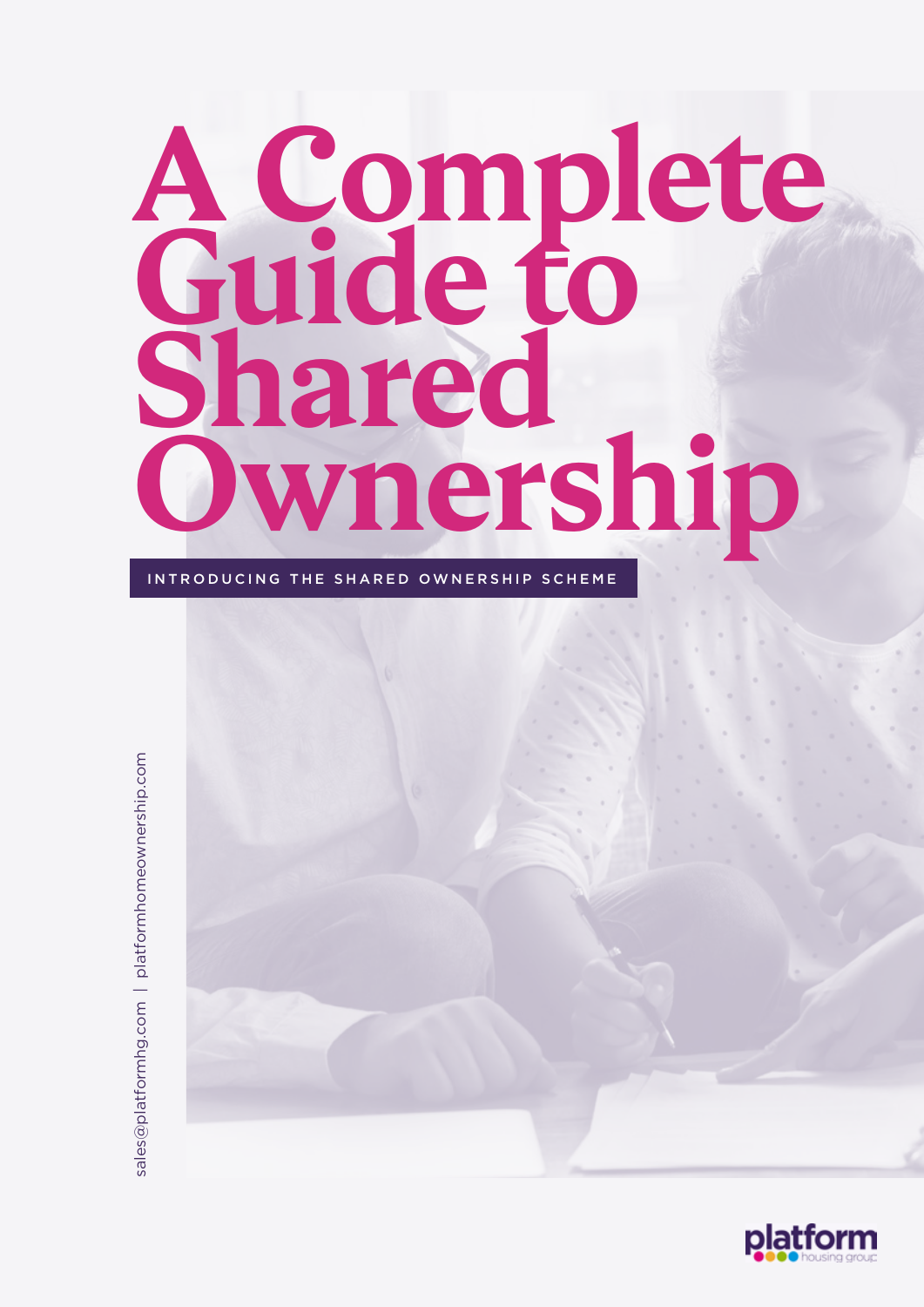### **Become a**  me Owner **Through Share Ownership**

- 3 INTRODUCTION TO SHARED OWNERSHIP
- 4 HOW IT WORKS
- 5 ELIGIBILITY
- 6 HOW TO APPLY
- 7 THE SHARED OWNERSHIP PROCESS
- 8 COST OF BUYING
- 9 BUYING MORE OF YOUR HOME
- 10 **SELLING YOUR HOME**
- 11 FREQUENTLY ASKED QUESTIONS
- 12 CONTACT US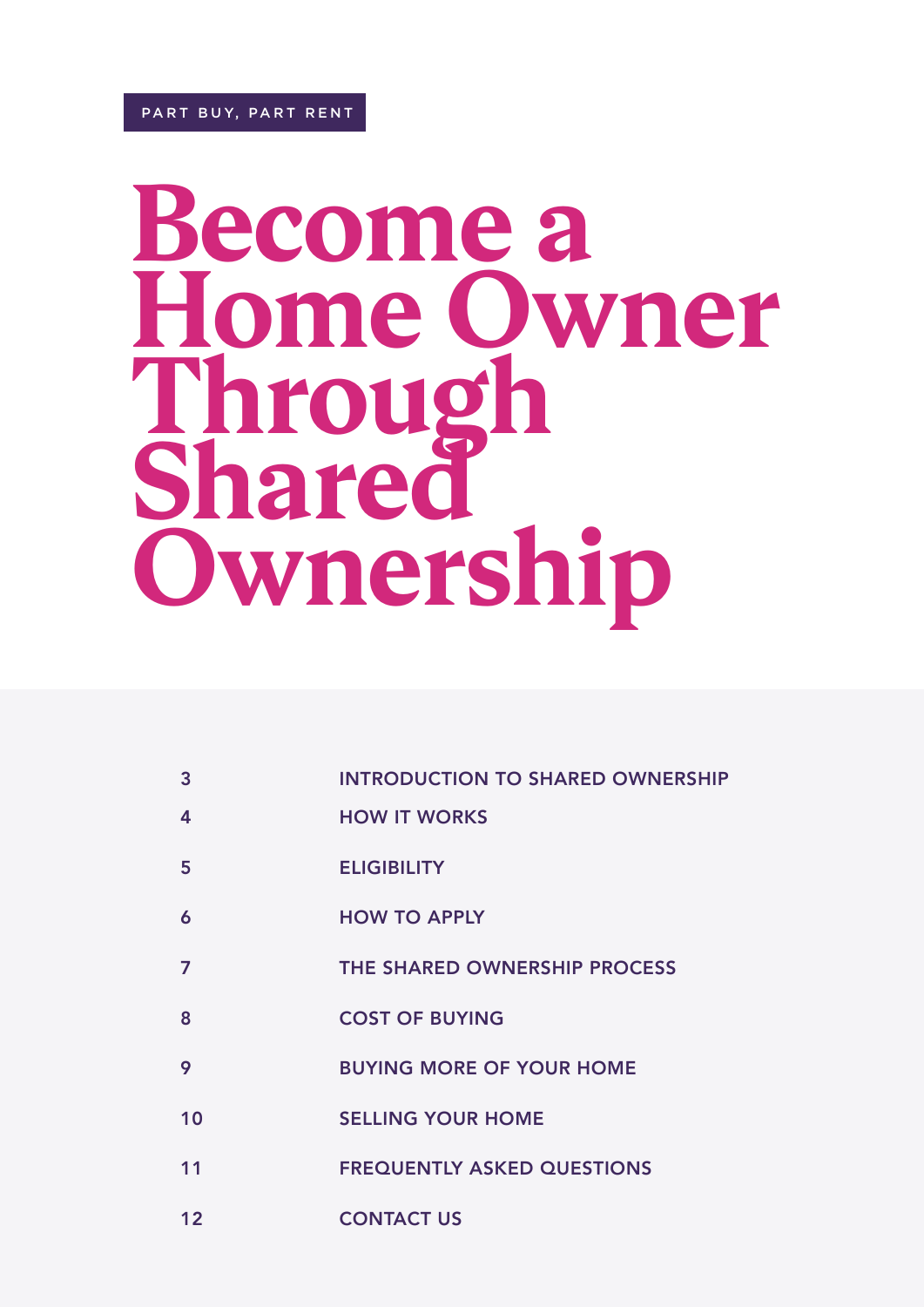# **Taking The First Steps**

**3**

### TO OWNING YOUR OWN SHARED OWNERSHIP HOME

Shared Ownership is a fantastic opportunity if you're unable to purchase a home on the open market. It allows you to buy a share in a property on a part buy/part rent basis and pay a subsidised rent on the part that you don't own. Over time, you can purchase more shares in your property – this is called 'staircasing'. This can be done at any time after initial purchase and it will reduce the amount of rent you pay as the share of the home that you don't own will be smaller.

We will offer shares for sale normally between 25- 75% of the property depending on how much you can afford. The bigger the share you buy, the less rent you have to pay. You will need to be able to raise a mortgage for the share you want to purchase unless you have sufficient money to enable you to purchase without a mortgage. Any deposit you pay will be smaller than if buying outright as you will be purchasing a share of your home. The combined cost of mortgage and rent is often cheaper than privately renting in the area.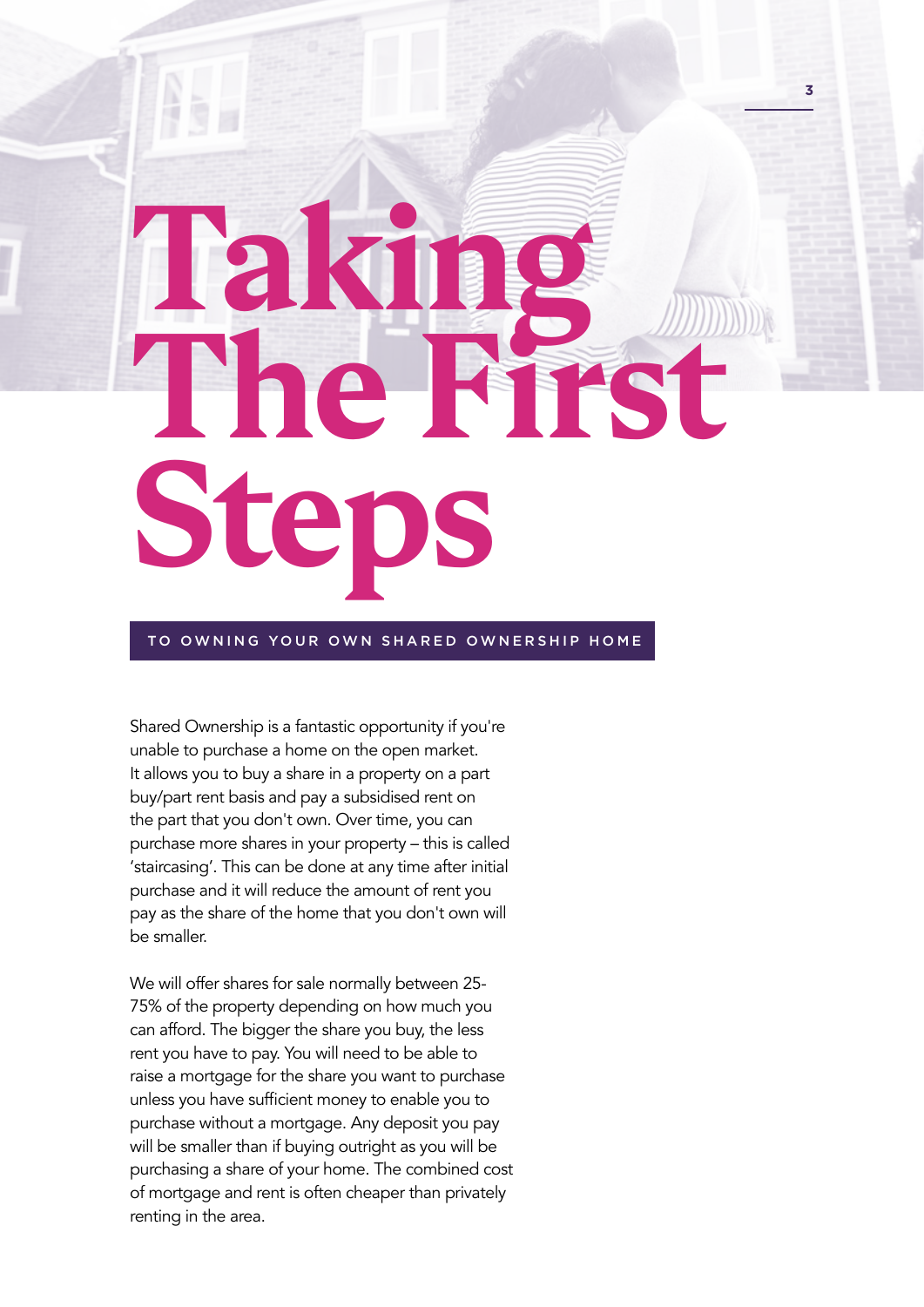## **How It Works**

### BUY THE FIRST SHARE IN YOUR BRAND NEW HOME

Buy your initial share in your home, starting with the amount that is affordable to you. Typically shares are between 25% or as much as 75% of your home.



**1**

### PAY RENT ON THE REMAINING SHARE

The remaining share that you don't own, is owned by Platform Housing Group. You will pay a subsidised amount of rent on this share of the property.



### BUY MORE SHARES IN YOUR HOME LATER

As your financial circumstances change over time, or your savings increase, you can buy a larger share in your home, until eventually you own all or more of your home.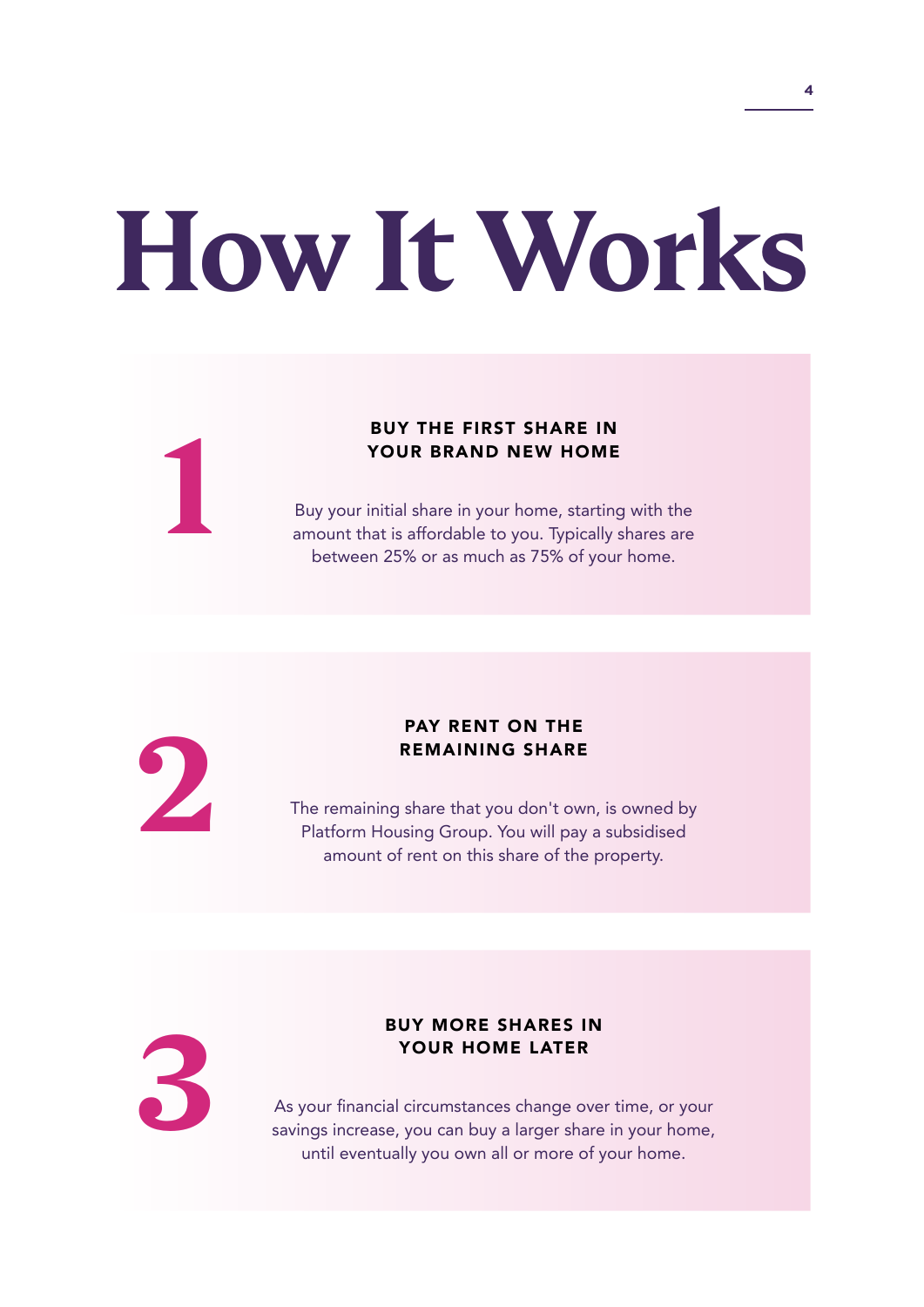# **Shared Ownership Eligibility**

### SHARED OWNERSHIP IS AVAILABLE TO THOSE WHO:

Unable to afford a suitable home on the open market

Have a household income of £80,000 a year or less outside of London

Are assessed as being able to afford and sustain shared ownership.

### IF YOU ALREADY OWN A HOME YOU MUST HAVE:

Formally accepted an offer for the sale of your current home 'sold subject to contract' (SSTC)

A memorandum of sale confirming your sale details

### SHARED OWNERSHIP WONT BE FOR YOU IF:

You can afford to buy outright on the open market.

You cannot afford the monthly costs, you may not qualify financially, we would perform an affordability assessment to check this.

You have County Court Judgements, a history of rent arrears or bad credit.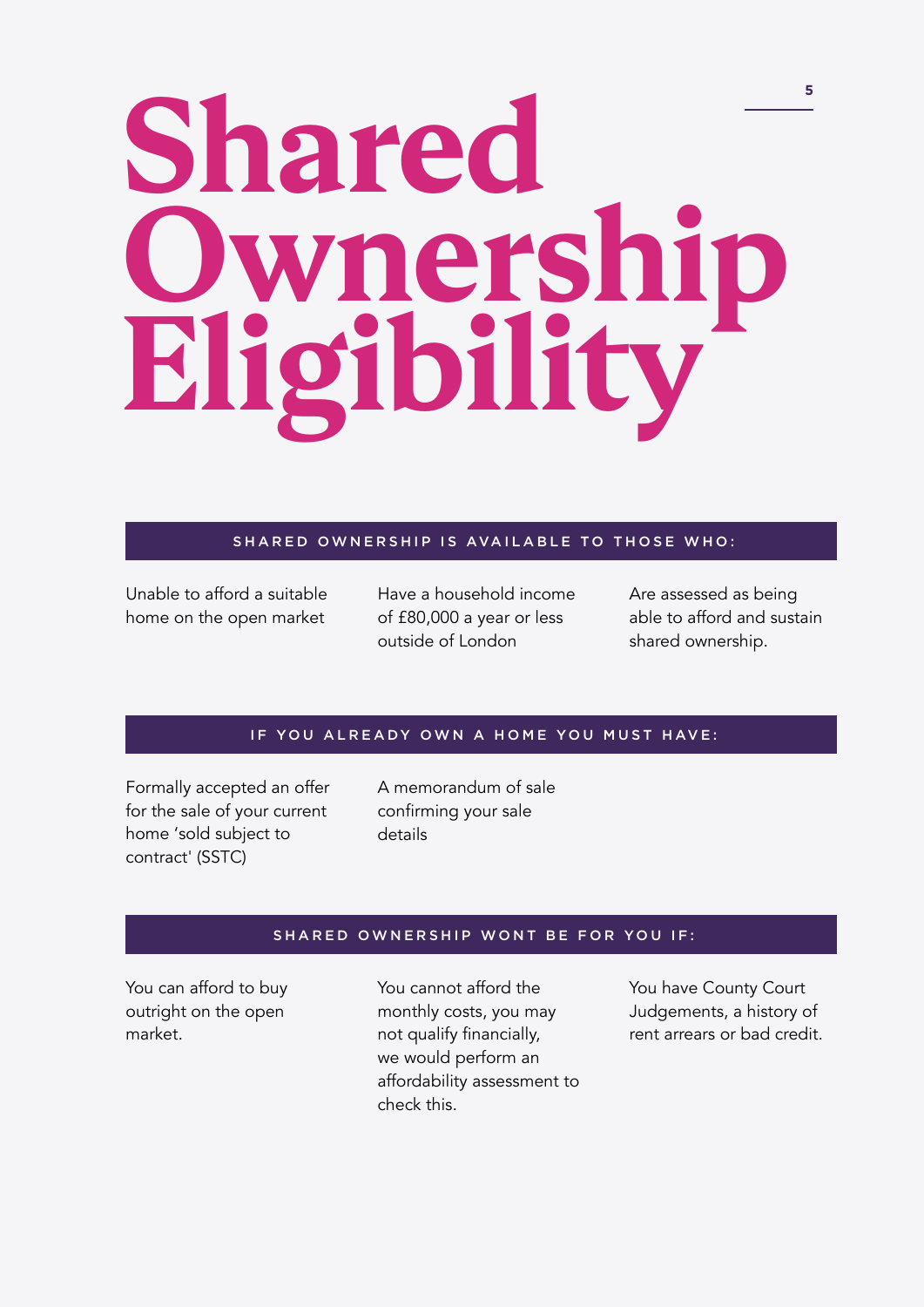# **How To Apply**

Visit ou[r website to](http://platformhomeownership.com/) view our available developments and properties. You will then need to register with the relevant Help to Buy Agent:



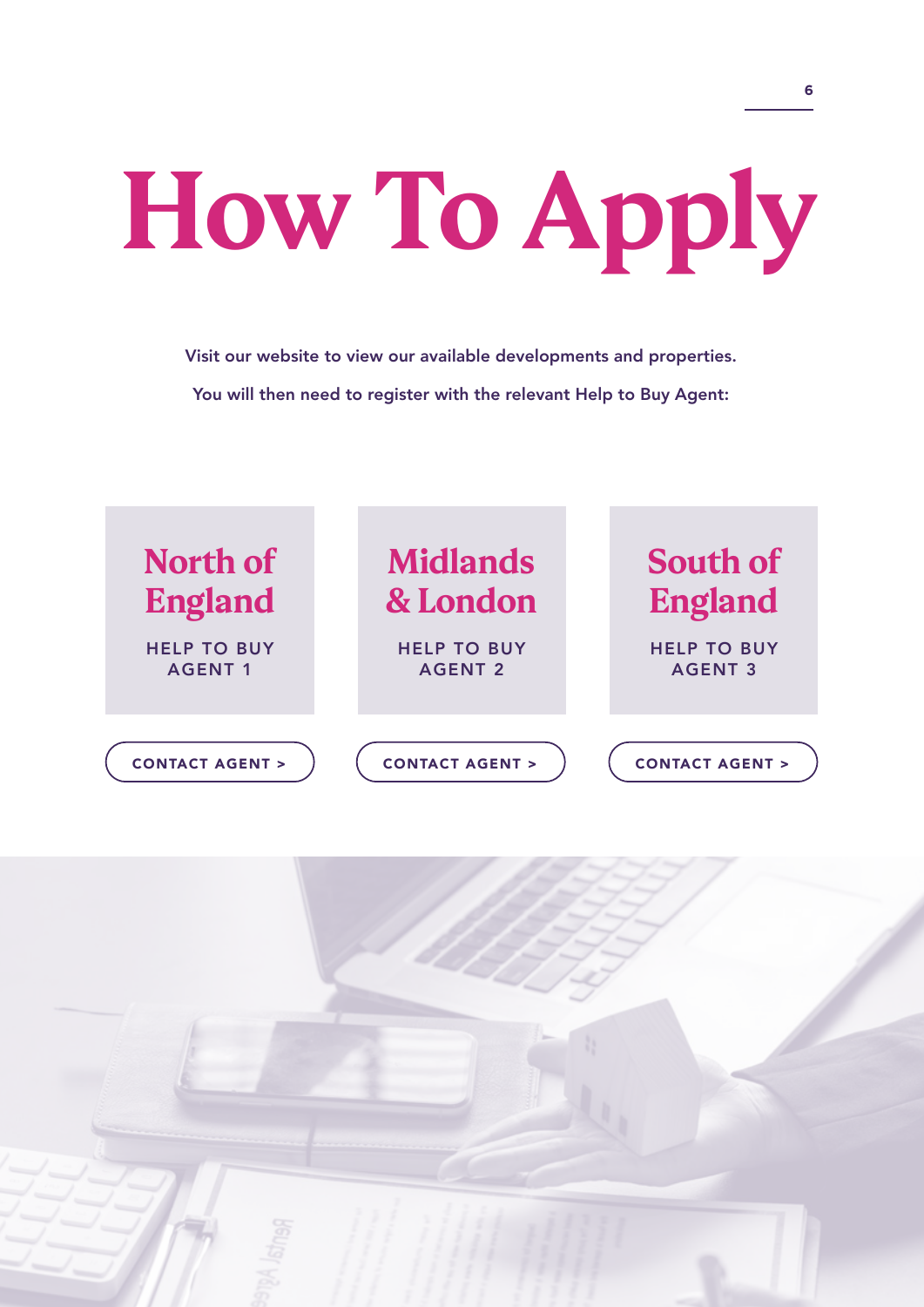# **The Process**



### YOU SHOULD BE AWARE OF ALL OF THE COSTS ASSOCIATED WITH BUYING A HOME THROUGH SHARED OWNERSHIP.

Our team are here to help you every step of the way, so if you have any questions or concerns please get in touch and we'll help you through the process.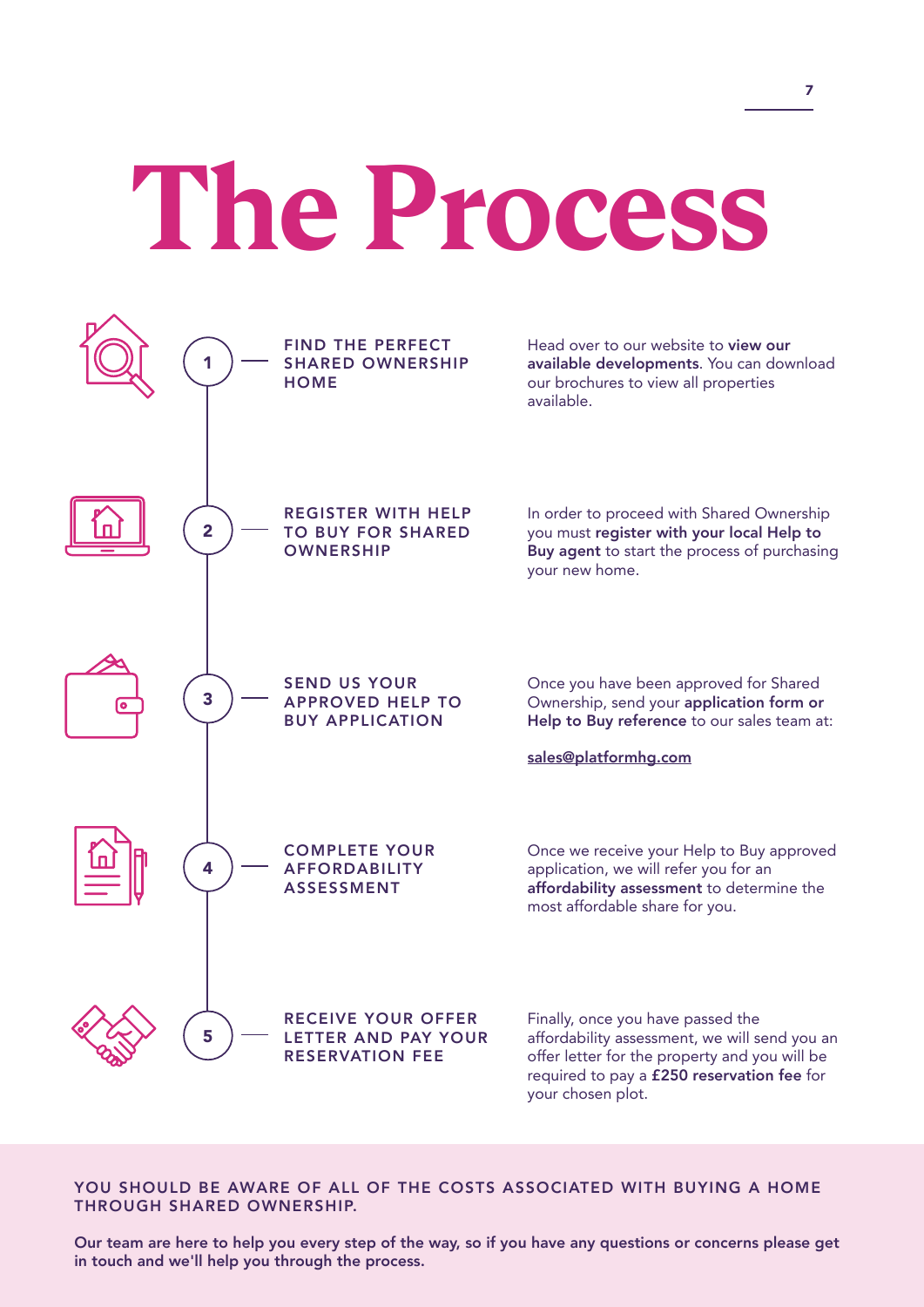### **Cost Of Buying Through Shared Ownership**

To give you an idea of the costs involved when buying a home through the Shared Ownership scheme, we have outlined these below:

### INITIAL COSTS WHEN BUYING

- Legal fees (to your solicitor)
- Valuation fees (for a survey of your home required by your mortgage lender)
- Stamp duty if applicable (check with your solicitor)
- Mortgage arrangement charges (check with your lender)
- Deposit (check with your lender)

### ONGOING (LIVING) COSTS

- Rent
- Mortgage payments
- Service charge (includes building insurance)
- Council tax
- Gas, electricity, water and telephone charges
- Other typical household bills (e.g. TV license, broadband)
- All repairs, decoration and maintenance costs (you would be responsible for these after the initial defects period expires)
- Contents insurance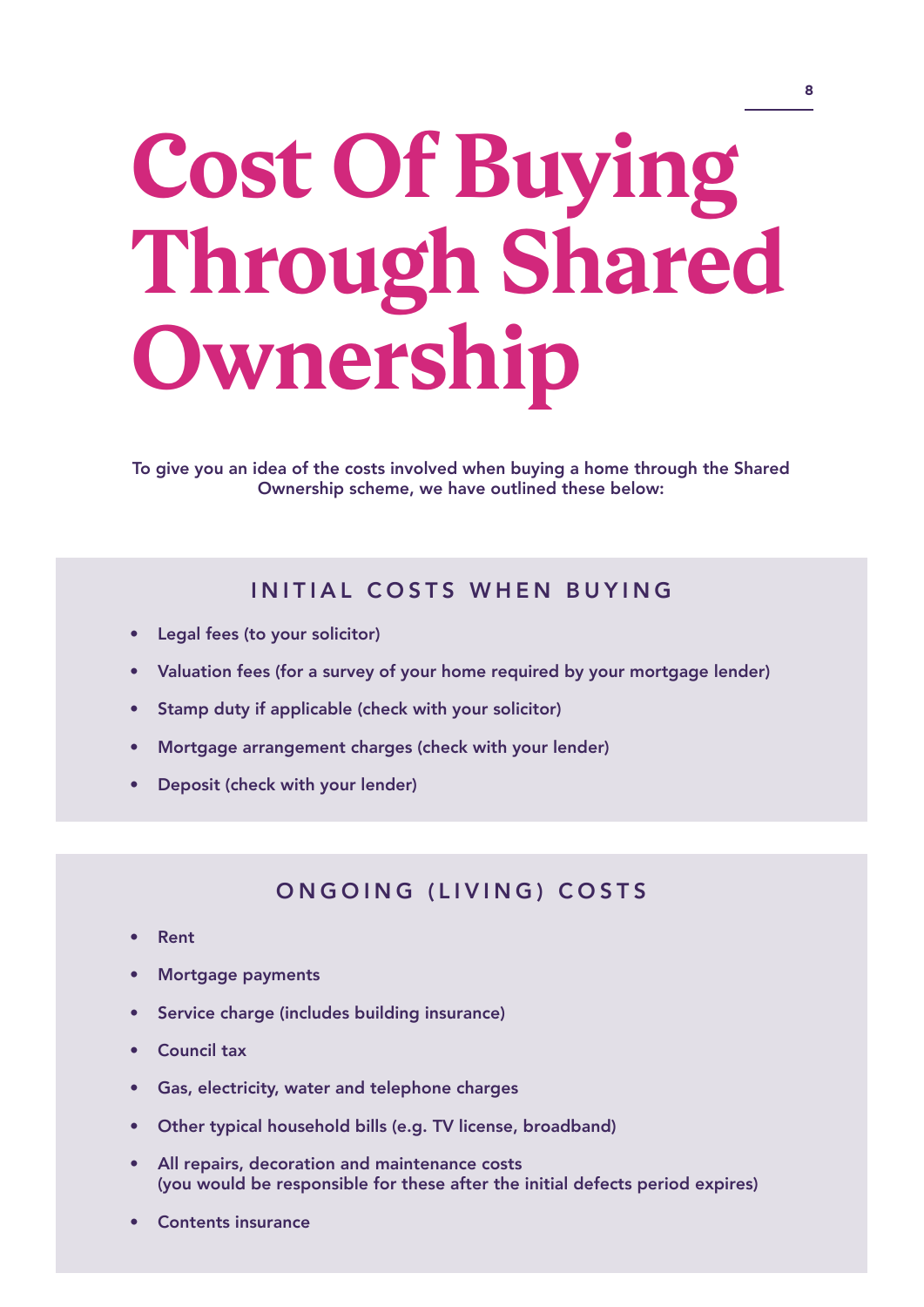### **Shared Ownership Mortgages**

We recommend speaking with an independent financial advisor (IFA). They know which lenders are currently providing the best deals and will help you ensure that your monthly outgoings are affordable.

Please note we're unable to accept 100% mortgages, you will therefore require a minimum of 5% deposit.

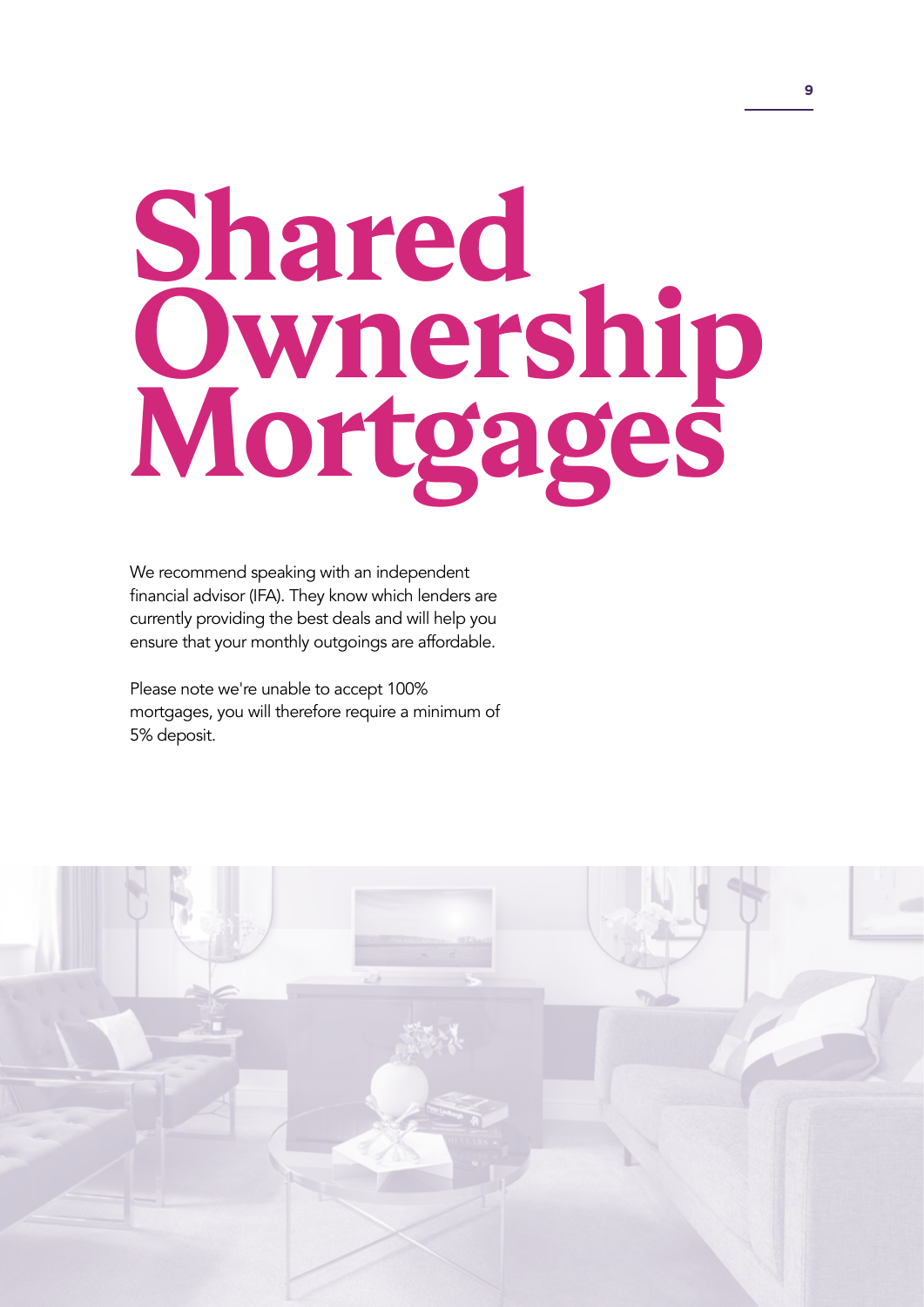### **Buying More of Your Shared Ownership Home**

Yes, you can increase your share at any time. This is known as 'staircasing'. You must increase your share by at least 10% of the total market value of the property at that time. Each time you increase your share, your rental payments will be reduced. Please note, if you pay for your additional share with an increased mortgage, your monthly mortgage repayments may go up.

You do not have to increase your share, it is entirely up to you. Shared Ownership is flexible and allows you to choose if and when you want to increase your level of ownership. In most cases, you will be able to staircase up to 100% and own your home outright, obtaining the freehold (excluding apartments, which will remain leasehold). In rural Shared Ownership properties, it may only be possible to staircase to a maximum of 80% this will be indicated at the time of purchase.

[LEARN MORE ABOUT STAIRCASING >](https://www.platformhomeownership.com/existing-homeowners/staircasing/)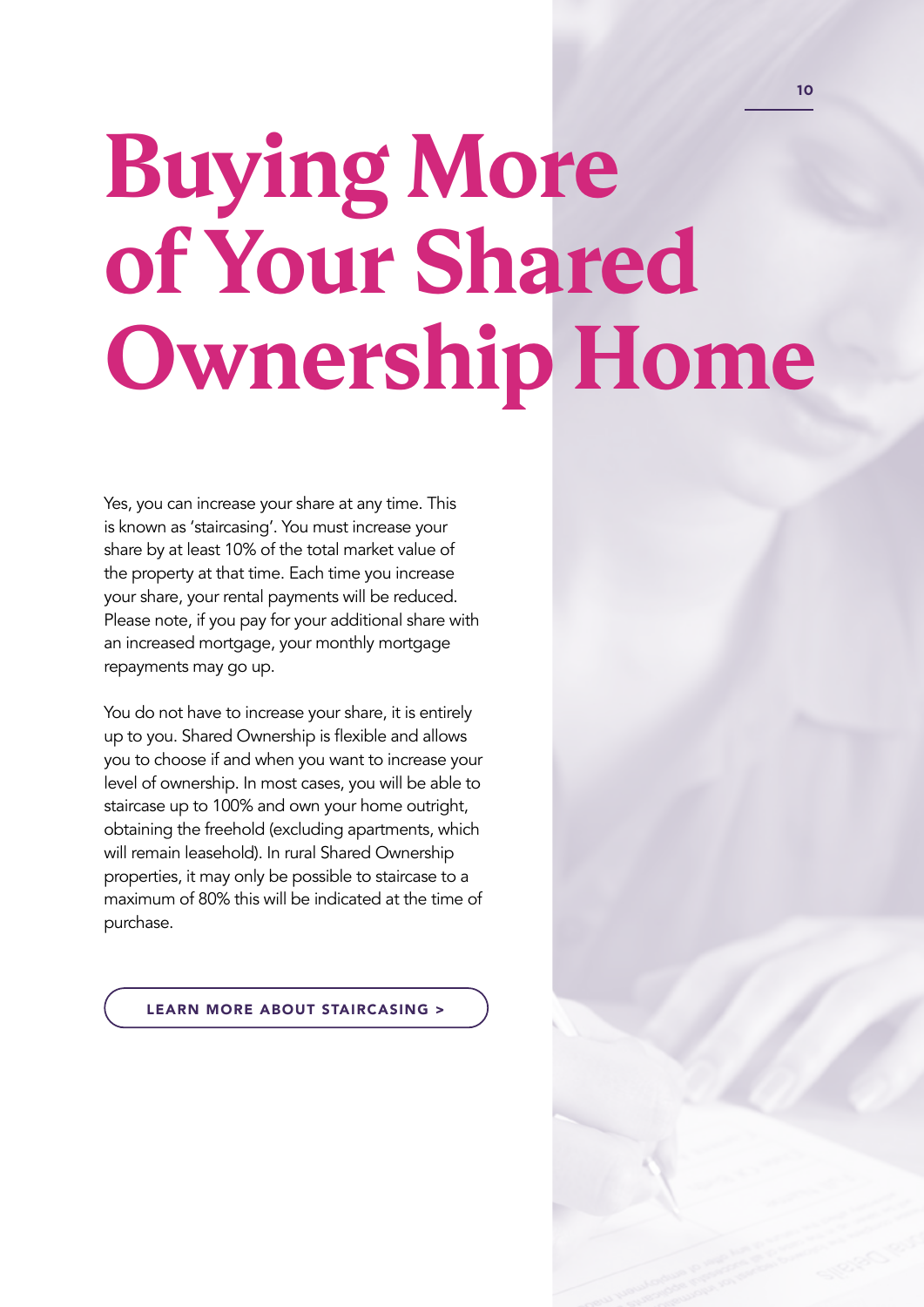### **Selling Your**  12re **Ownership**

### WHEN THE TIME COMES FOR YOU TO SELL YOUR HOME

We have a dedicated resales team to help run through the options with you. You must also notify your lender. We have a dedicated resales team, they will be able to run through the options with you. If you decide not to use our resale service, then you may sell your property on the open market with a local estate agent. Any prospective purchaser must be approved with the relevant Help to Buy Agent, pass an affordability assessment to ensure they can afford the property and also comply with the qualifying local criteria if applicable.

Shared owners find selling their home just as easy as if they were selling outright.

### WHO BENEFITS FROM ANY INCREASE IN VALUE WHEN YOU SELL

You, as the customer, benefit from any increase in value of the property according to the share you own. If the value of your home had increased by £5,000 and you owned 50%, your share of the increase would be £2,500 as we own the other 50%.

Property prices can fall as well as rise. If this happens, you will bear a share of the loss along with us.

> LEARN MORE ABOUT [SELLING YOUR HOME >](https://www.platformhomeownership.com/existing-homeowners/selling-your-home/)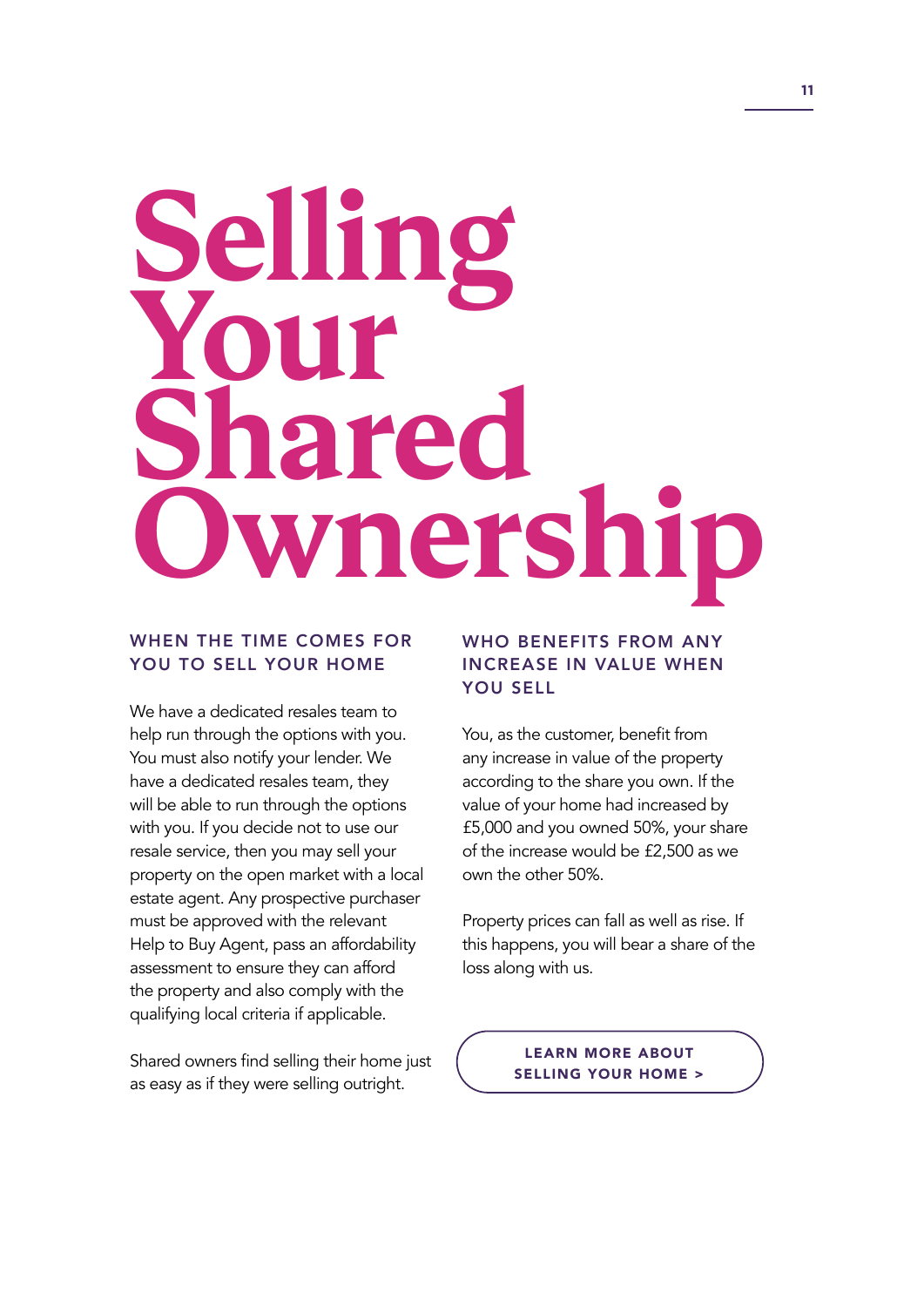### **Your Questions Answered**

### CAN I ALTER MY HOME?

In a majority of cases, yes, minor alterations are not a problem. For any major alterations, you would need to obtain written consent from Platform, you may also need permission from your mortgage lender and planning/buildings regulations adhered to. You will pay for all costs of any alterations. If you sell your home, you will only benefit from your share if there is any increase in value.

### AM I RESPONSIBLE FOR REPAIRS, DECORATING AND MAINTENANCE?

Yes, as a Shared Ownership customer, you are usually responsible for repairs, decoration and maintenance of your home and for any costs. If you live in an apartment, we will look after the maintenance of the communal areas and will charge you a service charge to cover the cost. If you purchase a new build property, you will benefit from a defects period with us for 12 months from the build completion date. You will also benefit from a 10 year build warranty.

### CAN I SUB-LET MY HOME?

Sub-letting is not usually allowed as per your lease agreement, however exceptional circumstances will be considered. We need to provide written consent and you will also require consent from your mortgage lender.

### WHAT SIZE PROPERTY CAN I HAVE?

There are no longer any property size restrictions for shared ownership. If the number of applicants is greater than the number of properties available, we will consider applications who meet the criteria in priority need order.

### DO I SHARE MY HOME WITH SOMEBODY ELSE?

You will not share your home with a stranger, the term 'Shared Ownership' is used to refer to the relationship between you and us (Platform) as we own the remainder of the property. It is your home to live in how you wish.